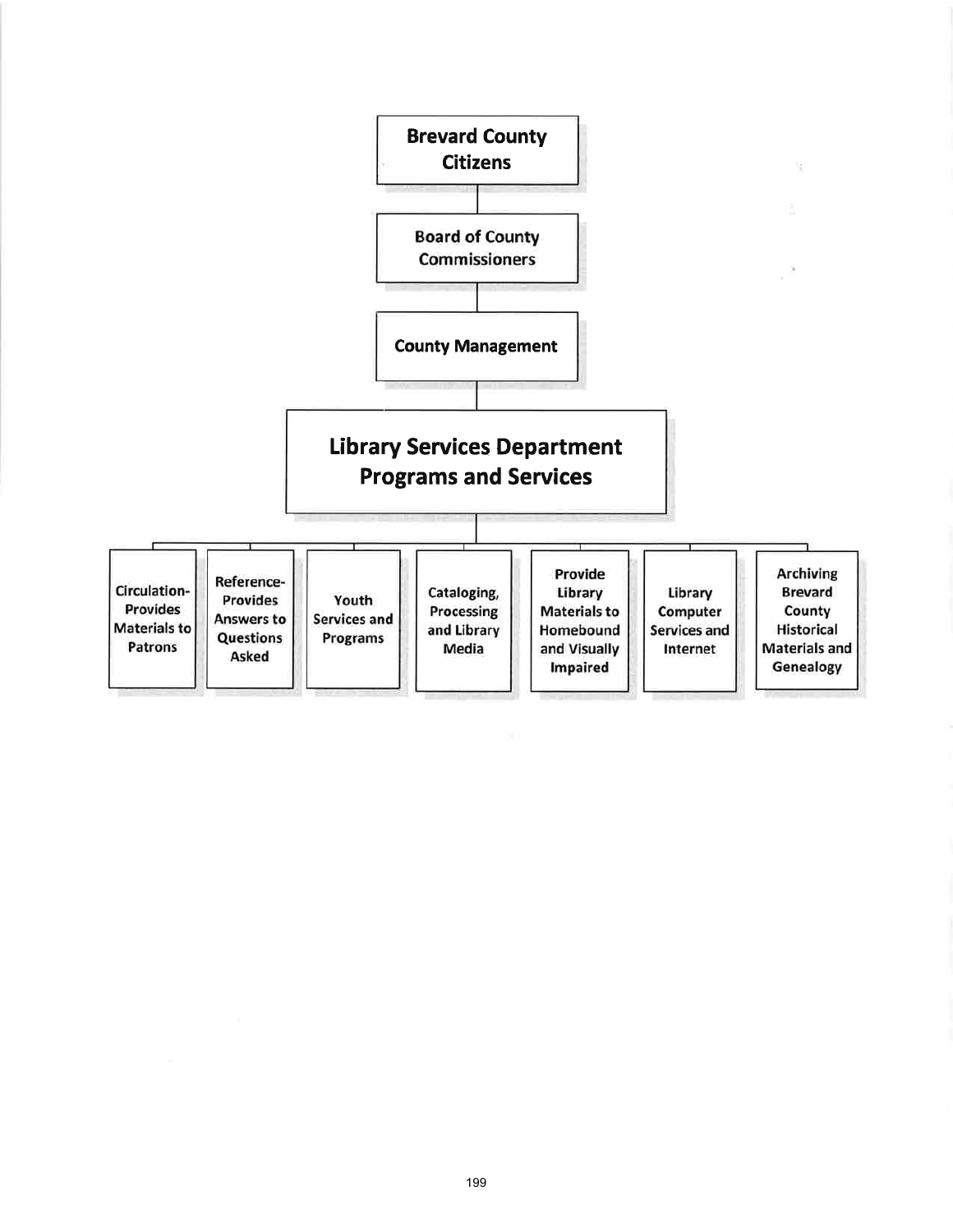### LIBRARY SERVICES DEPARTMENT



## ADOPTED BUDGET FY2018.2019 527,s29,791

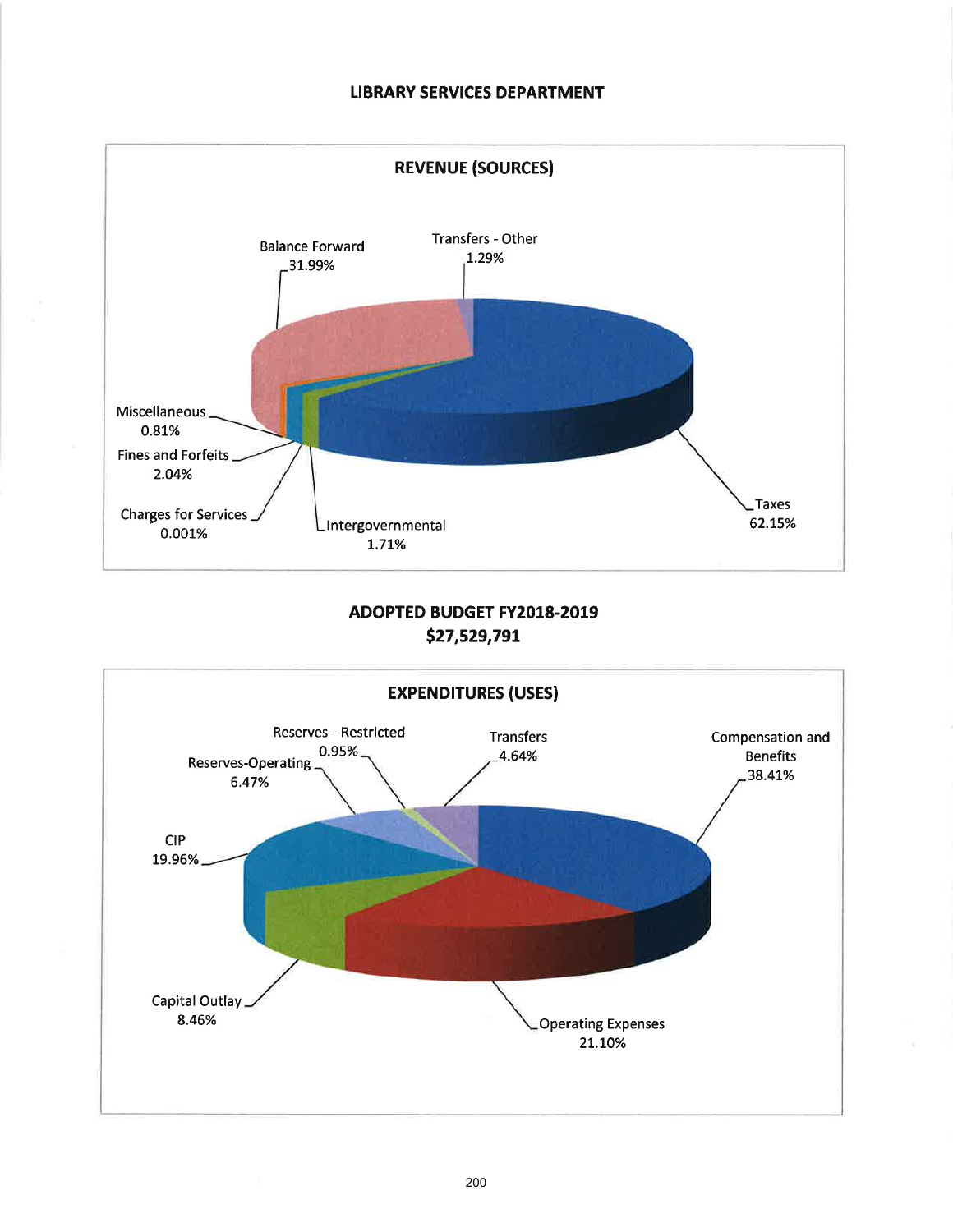### LIBRARY SERVICES DEPARTMENT **SUMMARY**

#### MISSION STATEMENT:

Brevard County Libraries enable people of all ages to improve their quality of life by providing information and enrichment through traditional resources and new technology.

#### PROGRAMS AND SERVICES:

### ACCOMPLISHMENTS, INITIATIVES, TRENDS AND ISSUES AND SERVICE LEVEL IMPACTS:

#### LIBRARY SERVICES

- e Maintain and operate 17 libraries in Brevard County, housing collections of books and other media, as well as providing meeting rooms, personal computers, and study areas for public use
- Maintain and manage collections of books and audio-visual materials, and make a large proportion of such items available for borrowing by the public
- . lssue library cards to residents of Brevard County, and maintain records of patron accounts
- Provide reference and information services to people of all ages
- Provide programs to encourage and develop literacy in children
- Provide programs for the educational and cultural enrichment of patrons of all ages
- Provide an online public catalog, allowing patrons to search our collections to find and reserve items
- Provide strong and reliable Internet access, including Wi-Fi, at every library
- Provide specialized services to handicapped and homebound patrons
- Maintain mobile library services to reach patrons in the community who are unable to get to a library
- Provide genealogical resources and maintain an archive of Brevard's history with the Brevard Historical Commission

#### Accomplishments:

- The Department provided a full range of library services to Brevard County citizens from Mims to Micco
- 2.4 million visitors were served last year
- Reference Services served 1.4 million visitors last year, providing assistance to patrons by helping them access library materials, and in filling out online job applications and government services applications, and with access to Personal Computers and the lnternet, among many other services
- Youth Services rendered support to over 100,000 children in the form of reading and educational programs, homework and science project help, and helped children in the libraries more than 150,000 times
- More than 4.2 million items were checked out system-wide, including over 330,000 e-books
- Provided 6,666 educational programs for adults and children
- Community groups, an important and often overlooked sector, occupied library meeting rooms for 58,014 hours
- The Archives and Genealogy department provided research assistance to citizens, and supported the Historical Commission by storing artifacts, organizing, filing, and digitizing historical records and photographs
- The Talking Books department provided library services to over 2,000 blind or physically handicapped Citizens
- The Creative Lab at the Catherine Schweinsberg Rood Central Library allowed Citizens to explore 3-D printing, and other technical arts, and the ability to create their own audio, video, photographic, or design projects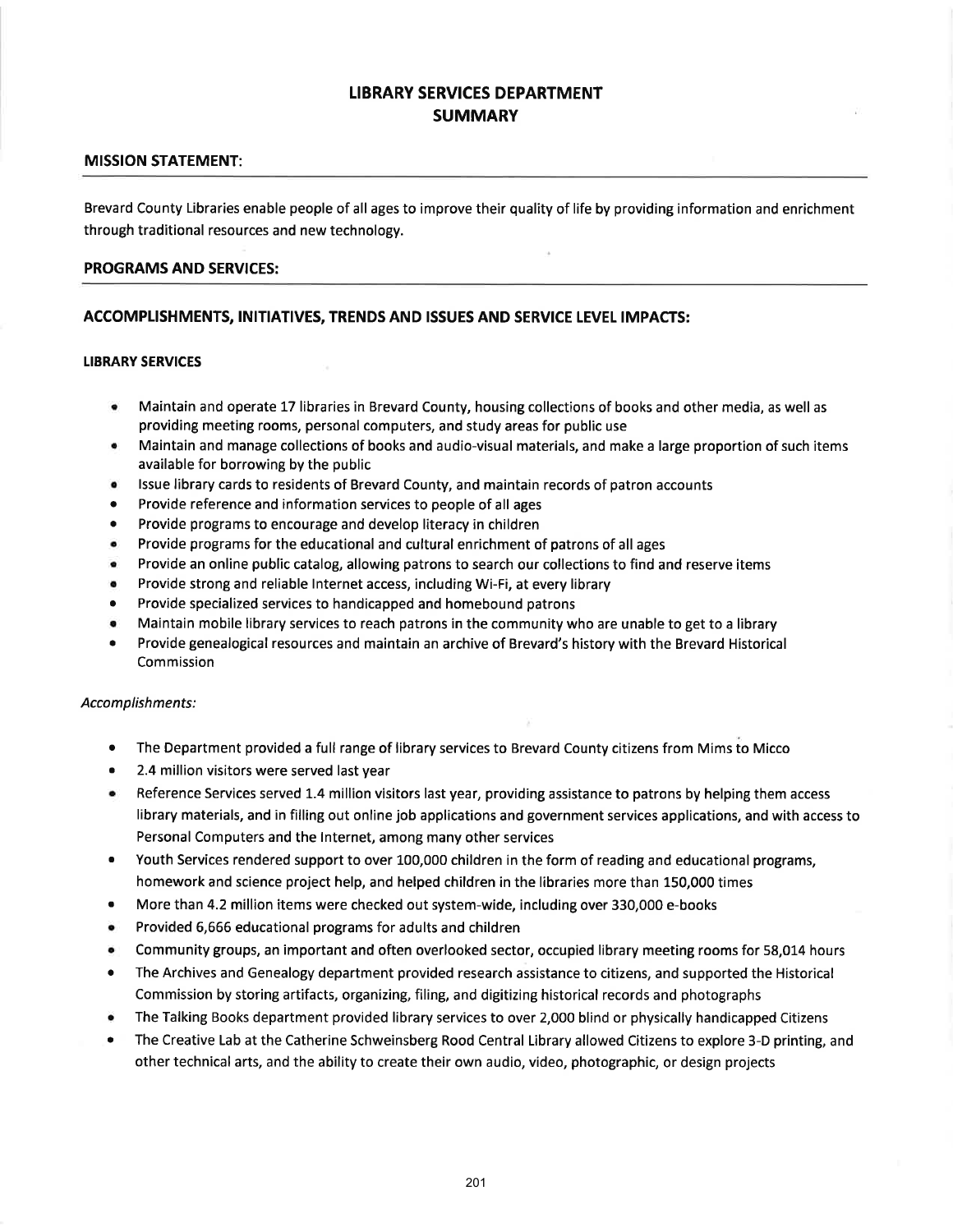### LIBRARY SERVICES DEPARTMENT **SUMMARY**

#### lnitiotives

- . lncrease book budgets for all libraries
- o Replace the 12-year-old Mobile Library vehicle, which serves over 9,000 Citizens who otherwise could not visit <sup>a</sup> library, with funding coming primarily from a donation from by Brevard Library Foundation
- . lncrease STEM and STEAM programs for youth
- Continue to increase e-book collection
- Continue partnership with United Way and Rolling Readers to improve the literacy of young children in Brevard
- Continue partnership with the Literacy for Adults Brevard group to improve the literacy of adults in Brevard
- Continue partnership with Space Coast Area Transit by selling bus passes at libraries, and maintaining the "Read to Ride" program, which allows youngsters with library cards to ride SCAT buses for free during the summer months
- Continue partnership with Guardian ad Litem to provide library cards to foster kids
- Continue supporting the Brevard Historic Commission efforts to organize and catalogue Brevard history, and to increase the recording of oral histories
- Implement the fourth year of our five-year plan to catch up with deferred maintenance
- . Major capital repairs underway or planned for Fiscal Year 2018-19:
	- o Roof replacement at the Catherine Schweinsberg Rood Central Library
	- o Flooring replacement at various libraries
	- o Restroom renovations at various libraries
	- o Painting, interior and exterior at various libraries

#### Trends and lssues

Brevard County Libraries is now entering into the fourth year of our five-year plan to catch up on deferred maintenance, which is restoring the physical integrity of our libraries, and improving the library experience for our citizens. As we transition to a longer-term capital improvement plan, and with most of our largest expenses behind us, the library will be redistributing resources to increase our book and e-book collections. We expect an increase in demand for services to the blind and physically handicapped as our County ages. As more young families move to Brevard to work in the variety of spaceflight industries, we expect a growing demand for childhood literacy programs, and for Science, Technology, Engineering, and Mathematics learning programs.

Service Level lmpacts:

N/A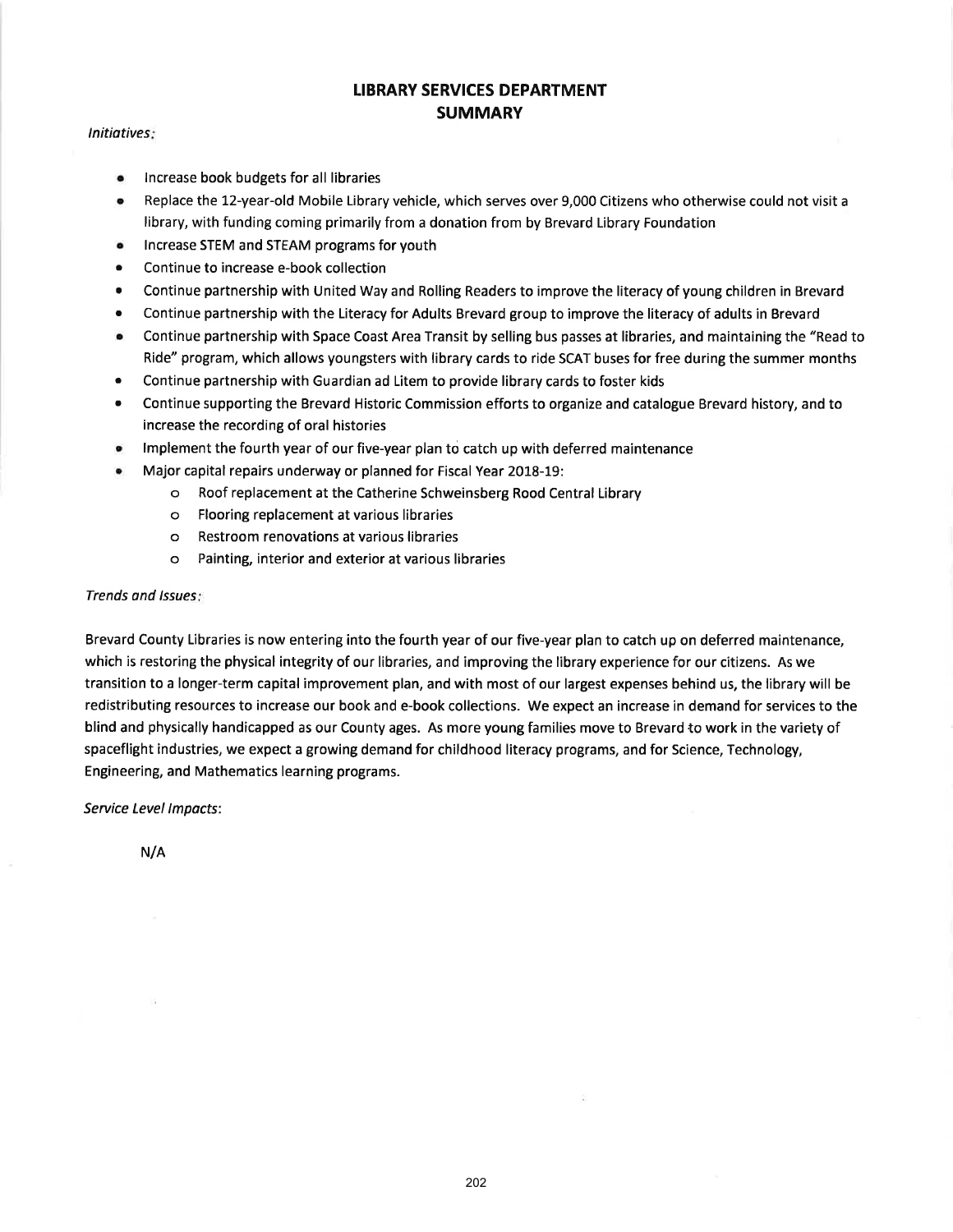### **LIBRARY SERVICES DEPARTMENT: SUMMARY**

#### PROGRAM REVENUES AND EXPENDITURES

|                                                    |               | Final         | <b>Adopted</b> |                        |           |
|----------------------------------------------------|---------------|---------------|----------------|------------------------|-----------|
|                                                    | <b>Actual</b> | <b>Budget</b> | <b>Budget</b>  |                        | $\%$      |
|                                                    | FY2016-2017   | FY2017-2018   | FY2018-2019    | <b>Difference</b>      | (Inc)/Dec |
|                                                    |               |               |                |                        |           |
| <b>REVENUES:</b>                                   |               |               |                |                        |           |
| Taxes                                              | \$16,296,537  | \$17,358,895  | \$18,010,475   | \$651,580              | 3.75%     |
| Permits, Fees & Spec. Assess.                      | \$0           | \$0           | \$0            | \$0                    | 0.00%     |
| Intergovernmental                                  | \$431,736     | \$498,985     | \$496,353      | (52, 632)              | (0.53%)   |
| Charges for Services                               | \$0           | \$0           | \$500          | \$500                  | 0.00%     |
| Fines and Forfeits                                 | \$562,163     | \$590,980     | \$591,800      | \$820                  | 0.14%     |
| Miscellaneous                                      | \$335,167     | \$197,500     | \$233,283      | \$35,783               | 18.12%    |
| <b>Statutory Reduction</b>                         | \$0           | ( \$930, 658) | ( \$966, 621)  | ( \$35, 963]           | 3.86%     |
| <b>Operating Revenues</b>                          | \$17,625,603  | \$17,715,702  | \$18,365,790   | \$650,088              | 3.67%     |
| <b>Balance Forward</b>                             | \$9,038,507   | \$10,412,711  | \$8,807,915    | (51,604,796)           | (15.41%)  |
| <b>Transfers - General Revenue</b>                 | \$0           | \$0           | \$0            | \$0                    | 0.00%     |
| Transfers - Other                                  | \$470,375     | \$654,550     | \$356,086      | ( \$298,464)           | (45.60%)  |
| <b>Other Finance Source</b>                        | \$0           | \$0           | \$0            | \$0                    | 0.00%     |
| <b>Non-Operating Revenues</b>                      | \$9,508,882   | \$11,067,261  | \$9,164,001    | (\$1,903,260)          | (17.20%)  |
| <b>TOTAL REVENUES</b>                              | \$27,134,485  | \$28,782,963  | \$27,529,791   | (51, 253, 172)         | (4.35%)   |
|                                                    |               |               |                |                        |           |
| <b>EXPENDITURES</b>                                |               |               |                |                        |           |
| <b>Compensation and Benefits</b>                   | \$9,940,108   | \$10,032,977  | \$10,575,332   | \$542,355              | 5.41%     |
| <b>Operating Expenses</b>                          | \$3,491,140   | \$5,976,231   | \$5,809,723    | ( \$166, 508]          | (2.79%)   |
| Capital Outlay                                     | \$1,345,398   | \$2,173,762   | \$2,329,405    | \$155,643              | 7.16%     |
| <b>Grants and Aid</b>                              | \$0           | \$0           | \$0            | \$0                    | 0.00%     |
| <b>Operating Expenditures</b>                      | \$14,776,646  | \$18,182,970  | \$18,714,460   | \$531,490              | 2.92%     |
| <b>CIP</b>                                         | \$534,501     | \$7,153,559   | \$5,495,057    | (\$1,658,502)]         | (23.18%)  |
| <b>Debt Service</b>                                | \$0           | \$0           | \$0            | \$0                    | 0.00%     |
| <b>Reserves-Operating</b>                          | \$0           | \$1,600,162   | \$1,780,746    | \$180,584              | 11.29%    |
|                                                    | \$0           | \$0           | \$0            | \$0                    | 0.00%     |
| Reserves - Capital<br><b>Reserves - Restricted</b> | \$0           | \$260,960     | \$260,917      |                        | (0.02%)   |
|                                                    | \$1,410,471   | \$1,585,312   | \$1,278,611    | (543)<br>( \$306, 701] | (19.35%)  |
| Transfers<br><b>Non-Operating Expenditures</b>     | \$1,944,972   | \$10,599,993  | \$8,815,331    | ( \$1,784,662]         | (16.84%)  |
| <b>TOTAL EXPENDITURES</b>                          | \$16,721,618  | \$28,782,963  | \$27,529,791   | (51, 253, 172)         | (4.35%)   |
|                                                    |               |               |                |                        |           |
| <b>PERSONNEL:</b>                                  |               |               |                |                        |           |
| Full-time positions                                | 109.00        | 109.00        | 109.00         | 0.00                   | 0.00%     |
| <b>Part-time Positions</b>                         | 211.00        | 211.00        | 211.00         | 0.00                   | 0.00%     |
| <b>Full-time Equivalent</b>                        | 217.75        | 217.00        | 217.00         | 0.00                   | 0.00%     |
| <b>Temporary FTE</b>                               | 0.00          | 0.00          | 0.00           | 0.00                   | 0.00%     |
| Seasonal FTE                                       | 0.00          | 0.00          | 0.00           | 0.00                   | 0.00%     |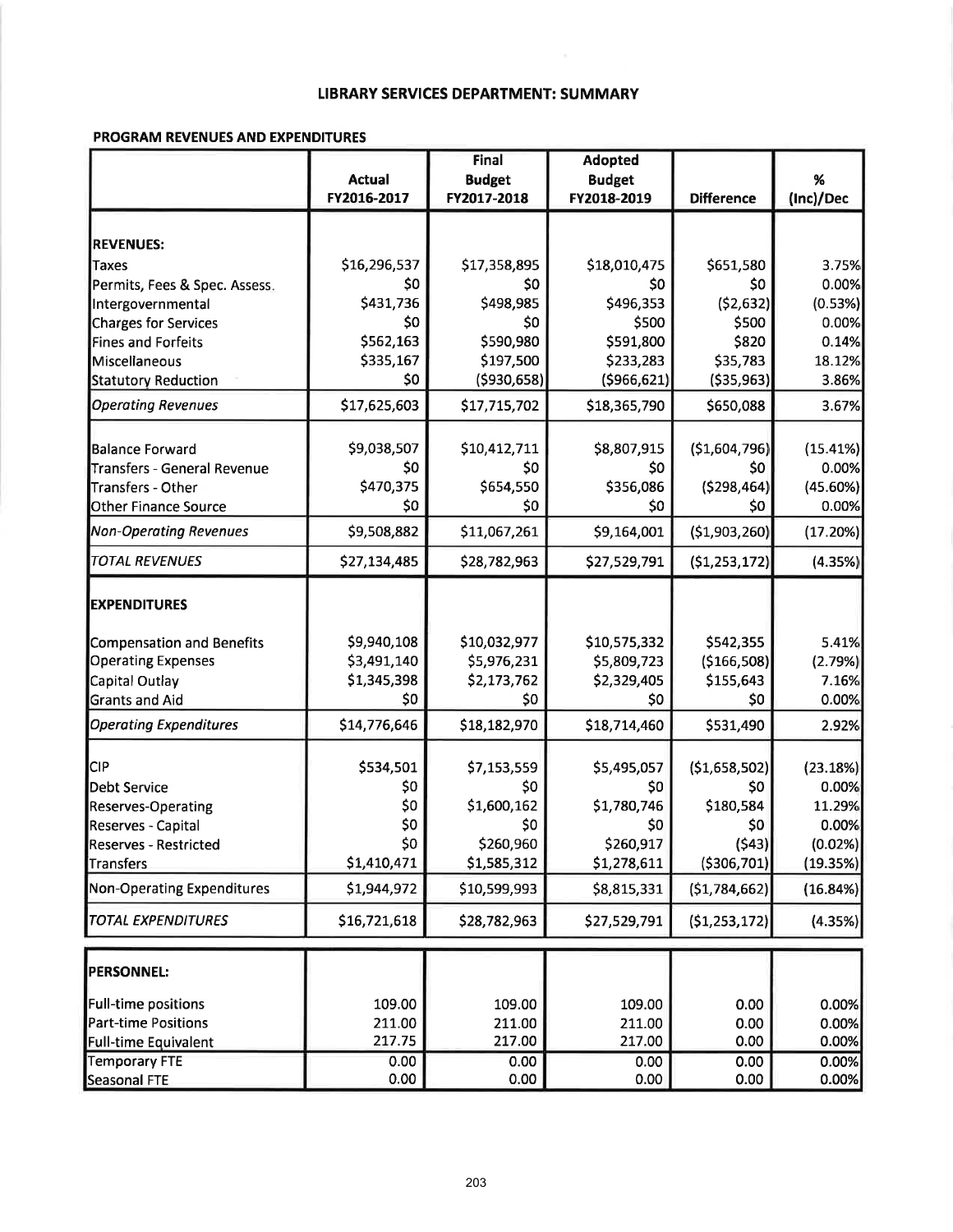### LIBRARY SERVICES DEPARTMENT: BUDGET VARIANCES

| <b>REVENUES</b>                    | <b>VARIANCE</b> |          | % VARIANCE EXPLANATION                                                                                                                                                                                                                        |
|------------------------------------|-----------------|----------|-----------------------------------------------------------------------------------------------------------------------------------------------------------------------------------------------------------------------------------------------|
| <b>Taxes</b>                       | \$651,580       | 3.75%    | Due primarily to Ad Valorem taxes received from<br>property valuations associated with rising property<br>values and new construction                                                                                                         |
| Permits, Fees & Spec. Assess.      | \$0             | 0.00%    |                                                                                                                                                                                                                                               |
| Intergovernmental                  | (52, 632)       | (0.53%)  | Due to a one time increase in the State Aid to Libraries<br>Grant accrued to FY2017-2018. The FY 2017-2018<br>Grant, which is the basis for the 2018-2019 grant, was<br>slightly less.                                                        |
| <b>Charges for Services</b>        | \$500           | 0.00%    | Due to anticipated revenue from the sale of historical<br>books, not previously received by Library Services                                                                                                                                  |
| <b>Fines and Forfeits</b>          | \$820           | 0.14%    | Fines and Forfeits from libraries follows a three year<br>trend of slight increases                                                                                                                                                           |
| Miscellaneous                      | \$35,783        | 18.12%   | Due to improved interest earnings on deposits, and to<br>revenue from the Federal E-rate Program, which<br>reimburses Library Services 80% of its<br>telecommunication expenses from the previous year                                        |
| <b>Statutory Reduction</b>         | ( \$35, 963)    | 3.86%    | Variance corresponds with change in Operating<br>Revenue                                                                                                                                                                                      |
| <b>Balance Forward</b>             | (51,604,796)    | (15.41%) | Projection is based on anticipated completion of the<br>new Mims Library, and completion of Dr. Martin Luther<br>King Jr. Library roof, Palm Bay Library roof, and Satellite<br>Beach Library roof                                            |
| <b>Transfers - General Revenue</b> | \$0             | 0.00%    |                                                                                                                                                                                                                                               |
| Transfers - Other                  | (5298, 464)     | (45.60%) | Due to the Board approved transfer of Library Services<br>Impact Fees, allocated to the purchase of books, which,<br>in FY 17/18, included the Board approved transfer of<br>money for construction of the Mims Library and mobile<br>library |
| <b>Other Finance Source</b>        | \$0             | 0.00%    |                                                                                                                                                                                                                                               |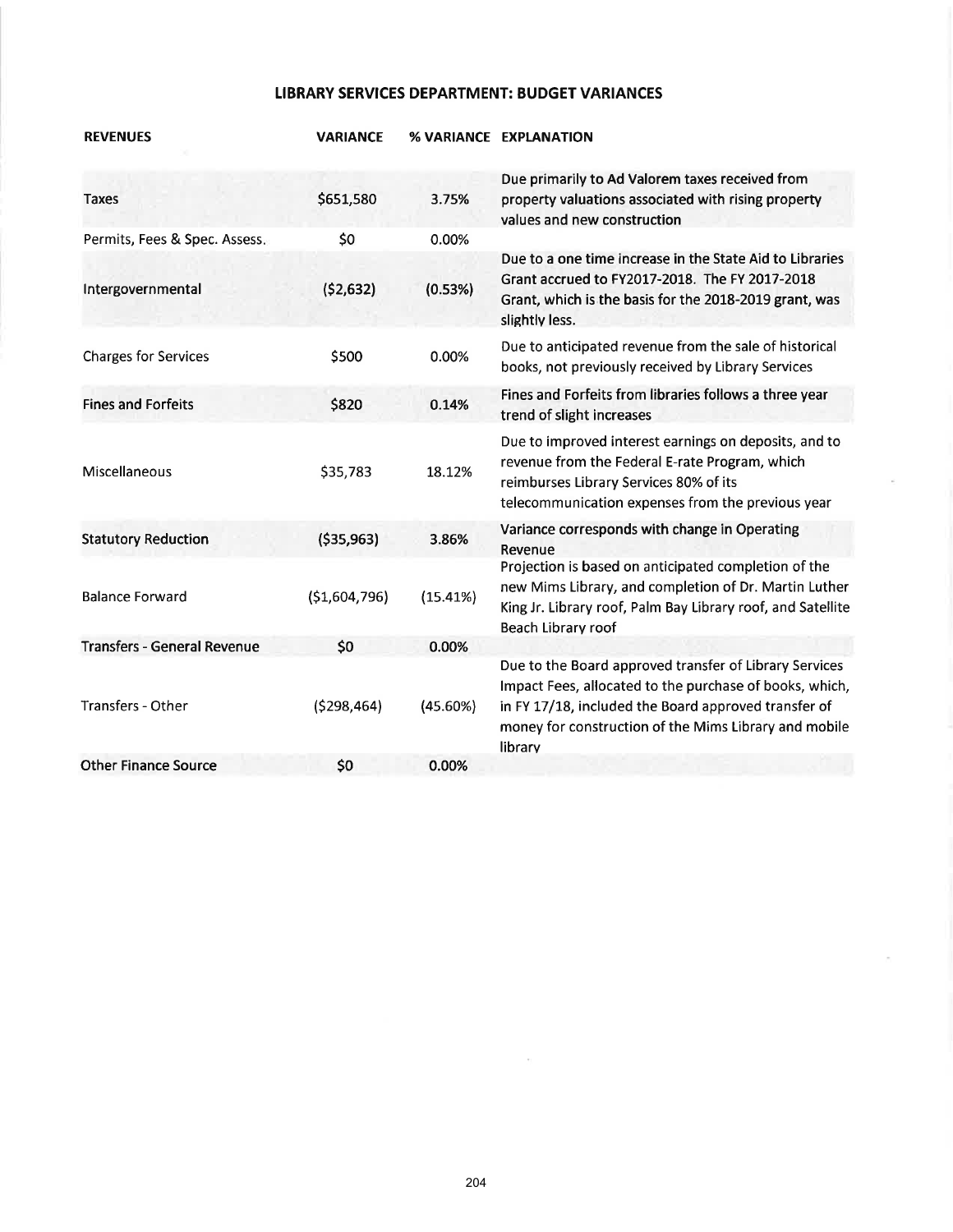### **LIBRARY SERVICES DEPARTMENT: BUDGET VARIANCES**

| <b>EXPENDITURES</b>              | <b>VARIANCE</b> |          | % VARIANCE EXPLANATION                                                                                                                                                                           |
|----------------------------------|-----------------|----------|--------------------------------------------------------------------------------------------------------------------------------------------------------------------------------------------------|
| <b>Compensation and Benefits</b> | \$542,355       | 5.41%    | Attributable to Cost of Living Adjustments and FRS rate<br>increases, and to dedicated Library IT staff cost<br>allocation to Library Services                                                   |
| <b>Operating Expenses</b>        | ( \$166, 508)   | (2.79%)  | Primarily due to a decrease in expenses for repair and<br>maintenance in the prior fiscal year, as Library<br>Services' accomplishes its five year facilities repair plan                        |
| Capital Outlay                   | \$155,643       | 7.16%    | Due primarily to increased book and media purchases<br>across all libraries, as well as adding document stations<br>in all libraries                                                             |
| <b>Grants and Aid</b>            | \$0             | 0.00%    |                                                                                                                                                                                                  |
| <b>CIP</b>                       | (51,658,502)    | (23.18%) | Due to the projected completion in FY 17/18 of the<br>new Mims Library, and completion of Dr. Martin<br>Luther King Jr. Library roof, Palm Bay Library roof, and<br>Satellite Beach Library roof |
| Debt Service                     | \$0             | 0.00%    |                                                                                                                                                                                                  |
| <b>Reserves-Operating</b>        | \$180,584       | 11.29%   | Required to fund expenses prior to the receipt of Ad<br>Valorem taxes, attributable to Cost of Living and FRS<br>rate increases                                                                  |
| Reserves - Capital               | \$0             | 0.00%    |                                                                                                                                                                                                  |
| <b>Reserves - Restricted</b>     | (543)           | (0.02%)  | Marginal adjustment in Library Endowments to<br>operating expenses                                                                                                                               |
| <b>Transfers</b>                 | ( \$306, 701)   | (19.35%) | Attributable to the elimination of Library Services<br>transfer to IT for salaries and benefits of dedicated<br>Library IT staff                                                                 |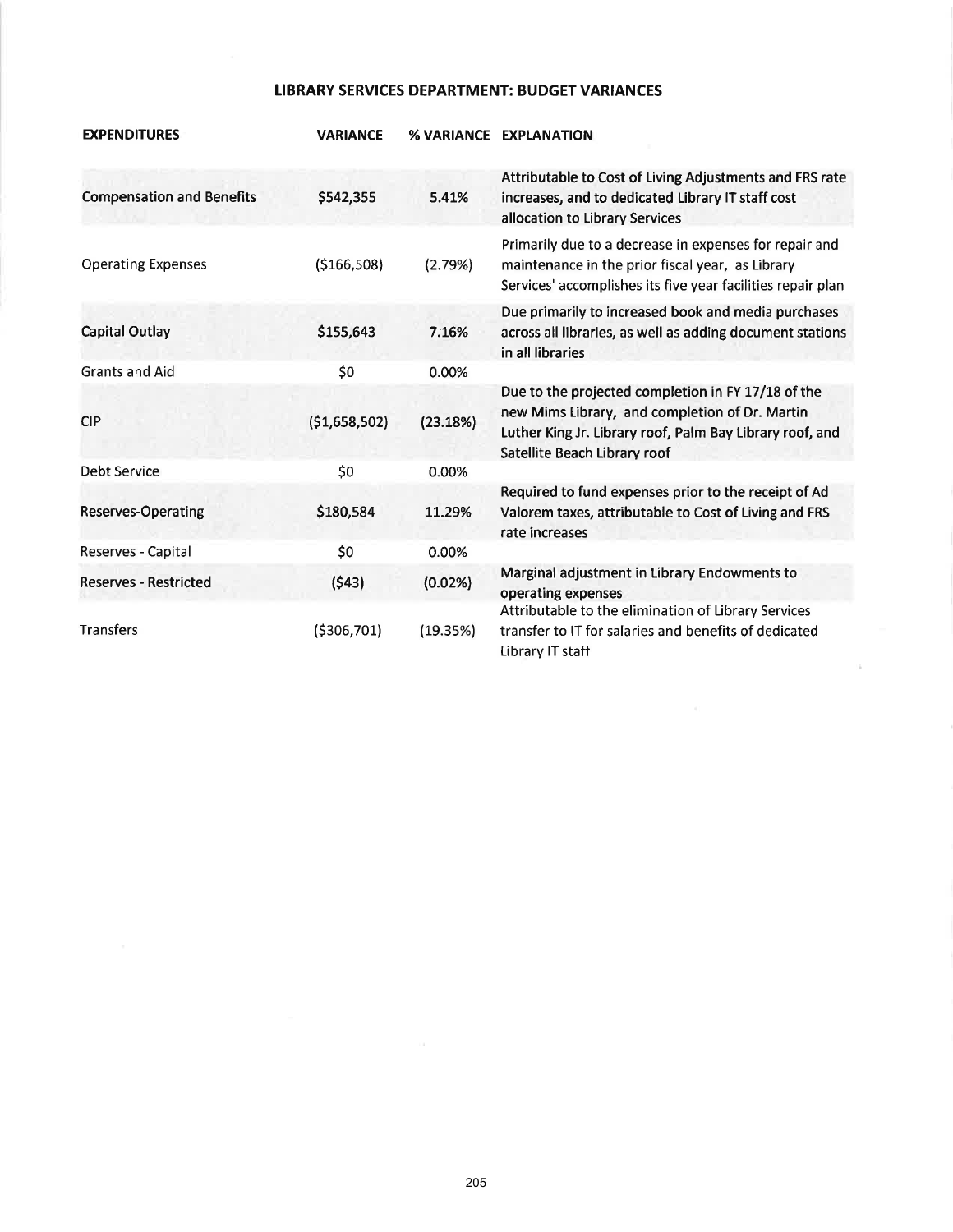## LIBRARY SERVICES DEPARTMENT PERFORMANCE MEASURES

| <b>OBJECTIVE</b>                                                                                                     | <b>MEASURE</b>                                                                   | <b>ACTUAL</b><br>FY 2016-2017 | <b>ESTIMATED</b><br>FY 2017-2018 | <b>PROJECTED</b><br>FY 2018-2019 |
|----------------------------------------------------------------------------------------------------------------------|----------------------------------------------------------------------------------|-------------------------------|----------------------------------|----------------------------------|
| Monitor patron satisfaction with services<br>provided at local libraries                                             | <b>Users Satisfied with Overall</b><br>Library Experience                        | 94%                           | 96%                              | 97%                              |
| Track number of physical and digital loans<br>of library materials system wide                                       | Circulation                                                                      | 3,893,841                     | 4,010,656                        | 4,130,975                        |
| Track number of eBook and eAudiobook<br>checkouts through OverDrive eLibrary                                         | <b>Digital Circulation</b>                                                       | 339,729                       | 349,500                          | 450,855                          |
| Track number of patrons receiving<br>services from Talking Books Sub-regional<br>Library                             | <b>Registered Talking Books</b><br>Patrons                                       | 2,020                         | 1,984                            | 2,044                            |
| Monitor downtime of system wide ILS<br>(Integrated Library System) and Internet<br>services for staff and the public | Maximize % of Time Library<br>Automation System and<br><b>Internet Available</b> | 95%                           | 96%                              | 96%                              |
| Track number of hours library staff<br>attends live and online training                                              | <b>Training hours attended</b>                                                   | 4,841                         | 5,615                            | 6,457                            |
| Track number of hours volunteers work at<br>local libraries                                                          | <b>Volunteer hours</b>                                                           | 49,986                        | 50,985                           | 52,004                           |
| Track number of Wi-Fi sessions                                                                                       | Wi-Fi Usage                                                                      | 205,523                       | 236,342                          | 259,976                          |
| Track number of online self-service<br>renewals by patrons                                                           | <b>Online Renewals</b>                                                           | 61%                           | 61%                              | 61%                              |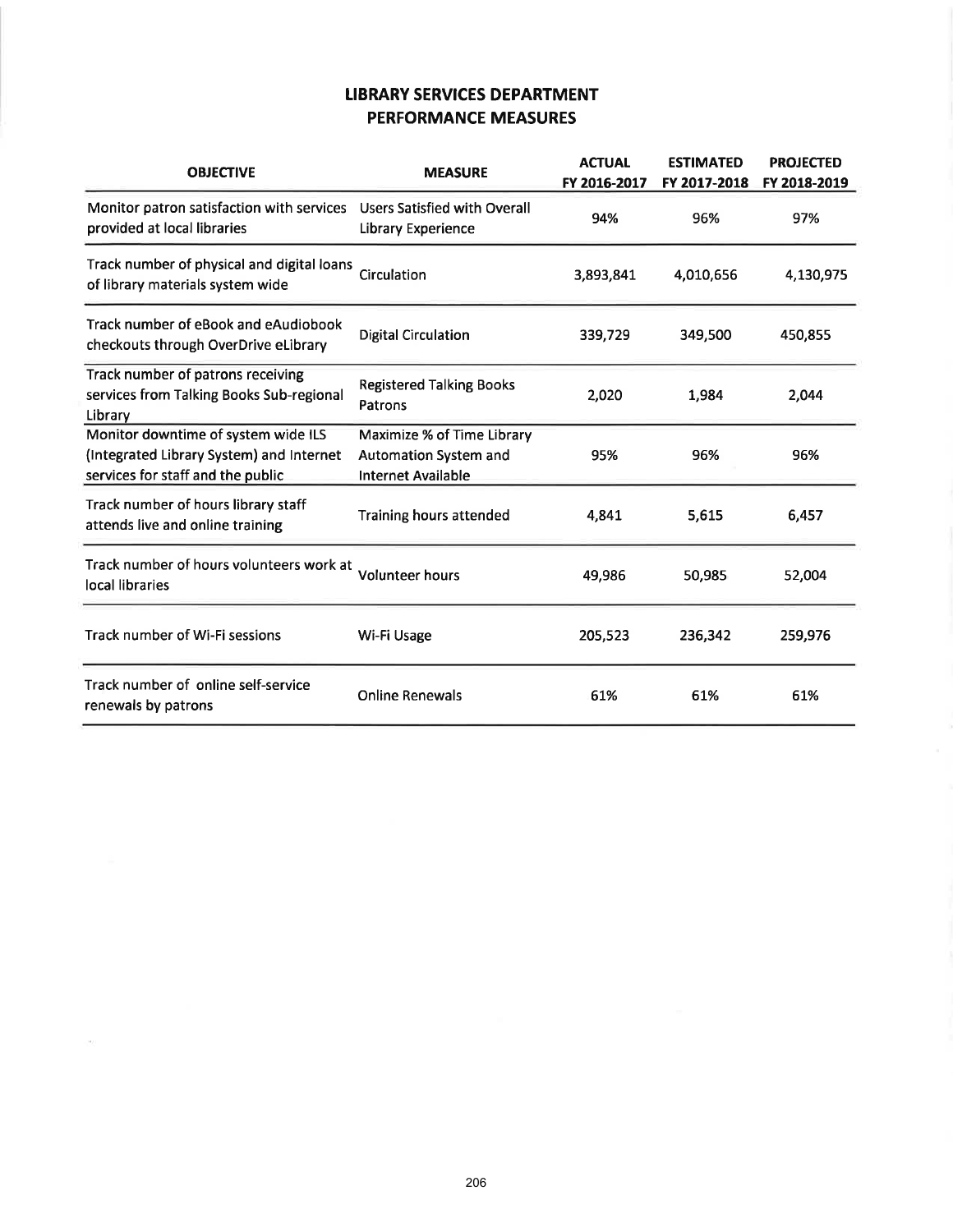## LIBRARY SERVICES DEPARTMENT TRAVELA & B SUMMARY

| <b>DESCRIPTION</b>                                                                     | <b>POSITION</b>                                                               | <b>DESTINATION</b>  | <b>FUNDING</b><br><b>SOURCE</b> | <b>TOTAL COST</b> |
|----------------------------------------------------------------------------------------|-------------------------------------------------------------------------------|---------------------|---------------------------------|-------------------|
| <b>LIBRARY SERVICES:</b>                                                               |                                                                               |                     |                                 |                   |
| Florida Library Director's Conference                                                  | Dept. Director                                                                | Tallahassee, FL     | Special<br>Revenue              | \$814             |
| Library System User Group Conference                                                   | (1) Asst. Lib Director<br>(2) I.T. Engineer I<br>(3) Lib Svcs Support<br>Tech | St. Louis, Missouri | Grant                           | $50*$             |
| National Conference of Librarians<br>Serving Blind and Handicapped<br><b>Indivuals</b> | Librarian I                                                                   | TBD                 | Special<br>Revenue              | \$250             |
| Keystone Library Automation System<br>(KLAS) Users' Conference                         | Librarian I                                                                   | <b>TBD</b>          | Special<br>Revenue              | \$250             |
| Association of Bookmobile & Outreach<br>Services (ABOS) Annual Conference              | Mobile Library<br><b>Supervisor</b>                                           | TBD                 | Special<br>Revenue              | \$250             |

\*Brevard's attendance to this annual conference is included in the Board approved TLC contract with this vendor and is paid through the State Aid to Libraries Grant. Vendor (TLC) will pay for all fees associated with this travel, including airfare, mileage, per diem, hotels and registration.

TOTAL FOR DEPARTMENT: S1,564

 $\mathbf{V}$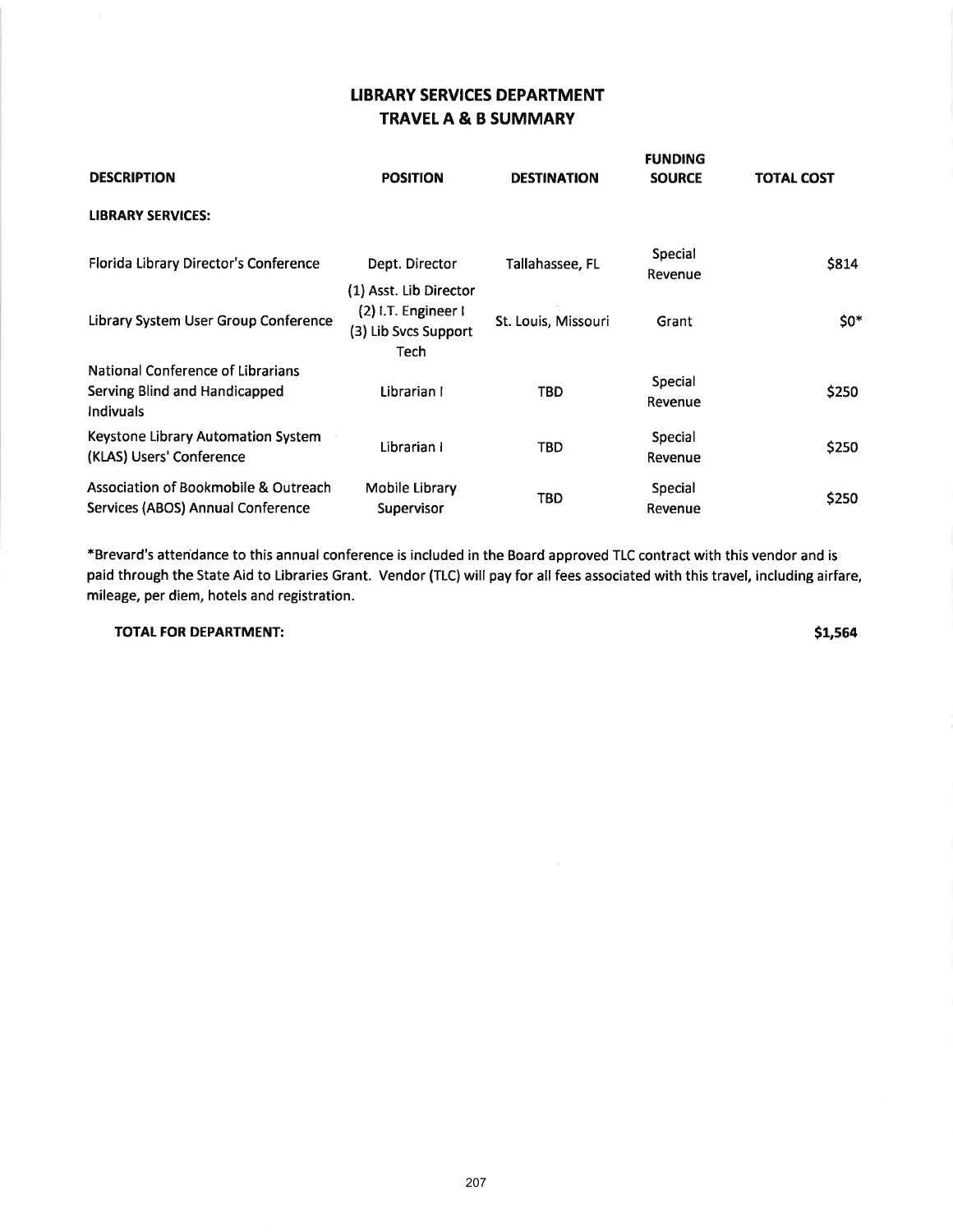# LIBRARY SERVICES DEPARTMENT CAPITAL OUTLAY SUMMARY<sup>1</sup>

| <b>DESCRIPTION</b>                    | <b>QUANTITY</b> | UNIT COST | <b>FUNDING</b><br><b>SOURCE</b> | <b>TOTAL COST</b> |
|---------------------------------------|-----------------|-----------|---------------------------------|-------------------|
| <b>LIBRARY SERVICES</b>               |                 |           |                                 |                   |
| <b>High End Computers</b>             | 20              | \$1,500   | Grant                           | \$30,000          |
| <b>Library Document Stations</b>      | 8               | \$5,880   | <b>Ad Valorem Taxes</b>         | \$47,040          |
| <b>Coin Ops for Document Stations</b> | 17              | \$2,750   | <b>Ad Valorem Taxes</b>         | \$46,750          |
| <b>Thermal Imaging People Counter</b> | 12              | \$2,000   | <b>Ad Valorem Taxes</b>         | \$24,000          |
| Mobile Library                        | 1               | \$119,316 | Endowment                       | \$119,316         |
| Creative Lab                          | 1               | \$2,000   | <b>Ad Valorem Taxes</b>         | \$2,000           |
| Books/Library Media                   | <b>Various</b>  | N/A       | <b>Ad Valorem Taxes</b>         | \$1,380,687       |
| <b>Books/Library Media</b>            | <b>Various</b>  | N/A       | Fines & Fees                    | \$297,403         |
| Books/Library Media                   | Various         | N/A       | Grant                           | \$154,587         |
| Books/Library Media                   | <b>Various</b>  | N/A       | <b>Endowments</b>               | \$227,622         |

 $\bar{\nu}$ 

TOTAL FUNDED FOR DEPARTMENT:  $$2,329,405$ 

l) Equipment with a value in excess of\$1,000 (computers \$750). Approved items may be purchased using existing Public Sector Purchasing Cooperative contracts awarded through full and open competition when in the best interest of the County.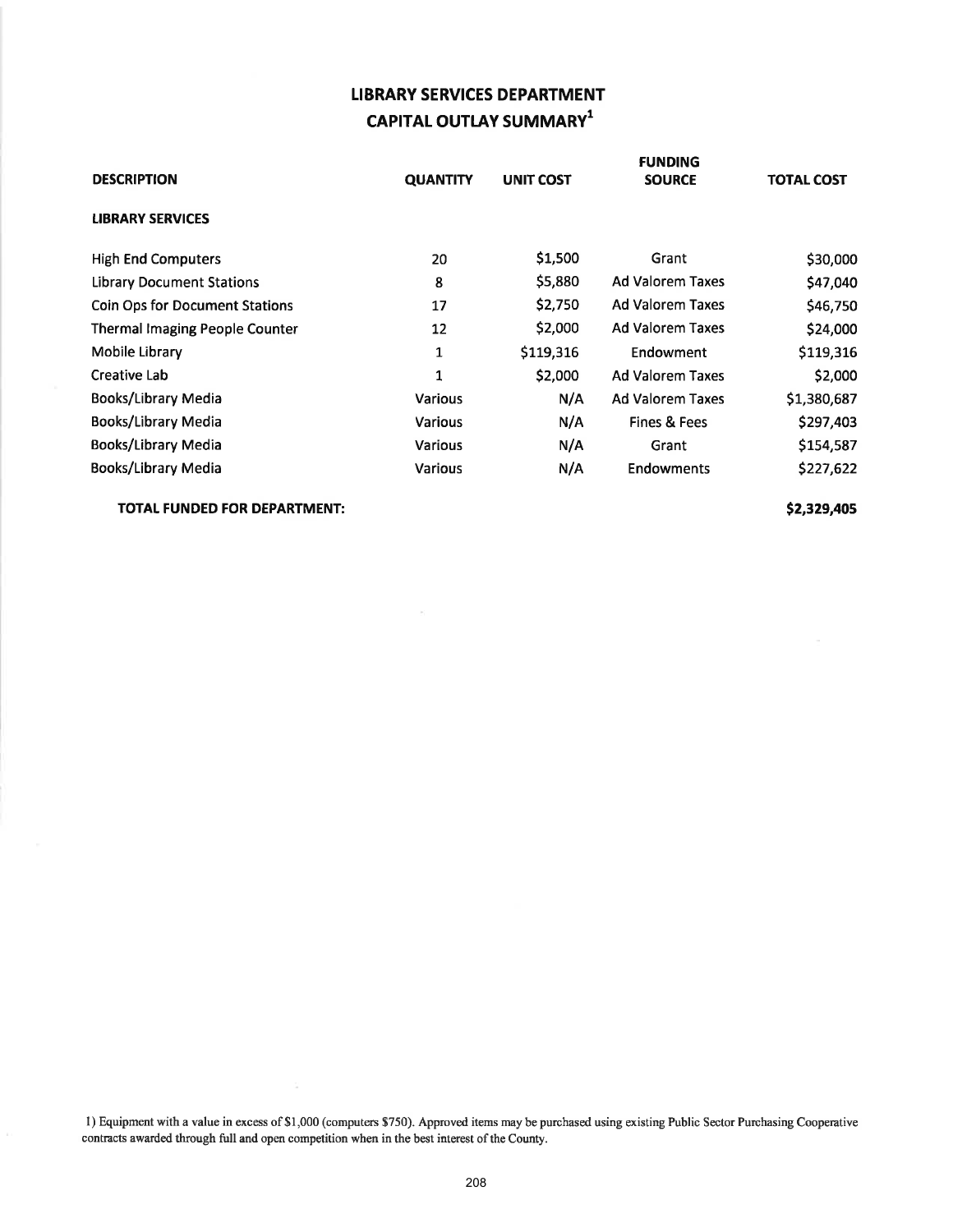## LIBRARY SERVICES DEPARTMENT CAPITAL IMPROVEMENTS PROGRAM

| <b>DESCRIPTION</b>                                                    | <b>FUNDING SOURCE</b>   | <b>TOTAL COST</b> |
|-----------------------------------------------------------------------|-------------------------|-------------------|
| <b>LIBRARY SERVICES:</b>                                              |                         |                   |
| South Mainland Library Renovations                                    | Endowment               | \$83,025          |
| Mim/Scottsmoor Library Rebuild                                        | <b>Ad Valorem Taxes</b> | \$250,000         |
| C. S. R. Central Library Interior Paint                               | <b>Ad Valorem Taxes</b> | \$160,160         |
| C. S. R. Central Library Roof Repairs                                 | <b>Ad Valorem Taxes</b> | \$1,500,000       |
| Dr. Martin Luther King Jr. Library Restroom Renovations               | <b>Ad Valorem Taxes</b> | \$140,000         |
| Dr. Martin Luther King Jr. Library Parking Lot Lighting               | <b>Ad Valorem Taxes</b> | \$125,000         |
| Palm Bay Library Restroom Renovations                                 | <b>Ad Valorem Taxes</b> | \$140,000         |
| Palm Bay Library Parking Lot Repaving                                 | <b>Ad Valorem Taxes</b> | \$50,000          |
| Melbourne Library Flooring Replacement                                | <b>Ad Valorem Taxes</b> | \$400,000         |
| Eau Gallie Library Roof Replacement                                   | <b>Ad Valorem Taxes</b> | \$290,000         |
| Satellite Beach Library Parking Lot Repairs                           | <b>Ad Valorem Taxes</b> | \$67,000          |
| Satellite Beach Library Electronic Door Replacement                   | <b>Ad Valorem Taxes</b> | \$58,850          |
| Various Libraries-Flooring Replacement                                | <b>Ad Valorem Taxes</b> | \$1,731,022       |
| Various Libraries-Restroom Renovations                                | <b>Ad Valorem Taxes</b> | \$500,000         |
| <b>TOTAL FUNDED FOR PROGRAM:</b>                                      |                         | \$5,495,057       |
| West Melbourne Library A/C Replacement                                | Unfunded                | \$300,000         |
| Various Libraries-Restroom Renovations                                | <b>Unfunded</b>         | \$1,600,000       |
| Various Libraries-Flooring Replacement                                | Unfunded                | \$2,331,874       |
| (Cape Canaveral, Cocoa Beach, Eau Gallie, Franklin T. DeGroodt,       |                         |                   |
| Dr. Martin Luther King Jr., Melbourne Beach, Palm Bay, Port St. John, |                         |                   |
|                                                                       |                         |                   |

Satellite Beach, South Mainland, Suntree/Viera, West Melbourne)

TOTAL UNFUNDED FOR PROGRAM:

 $(9)$ 

54,291,974